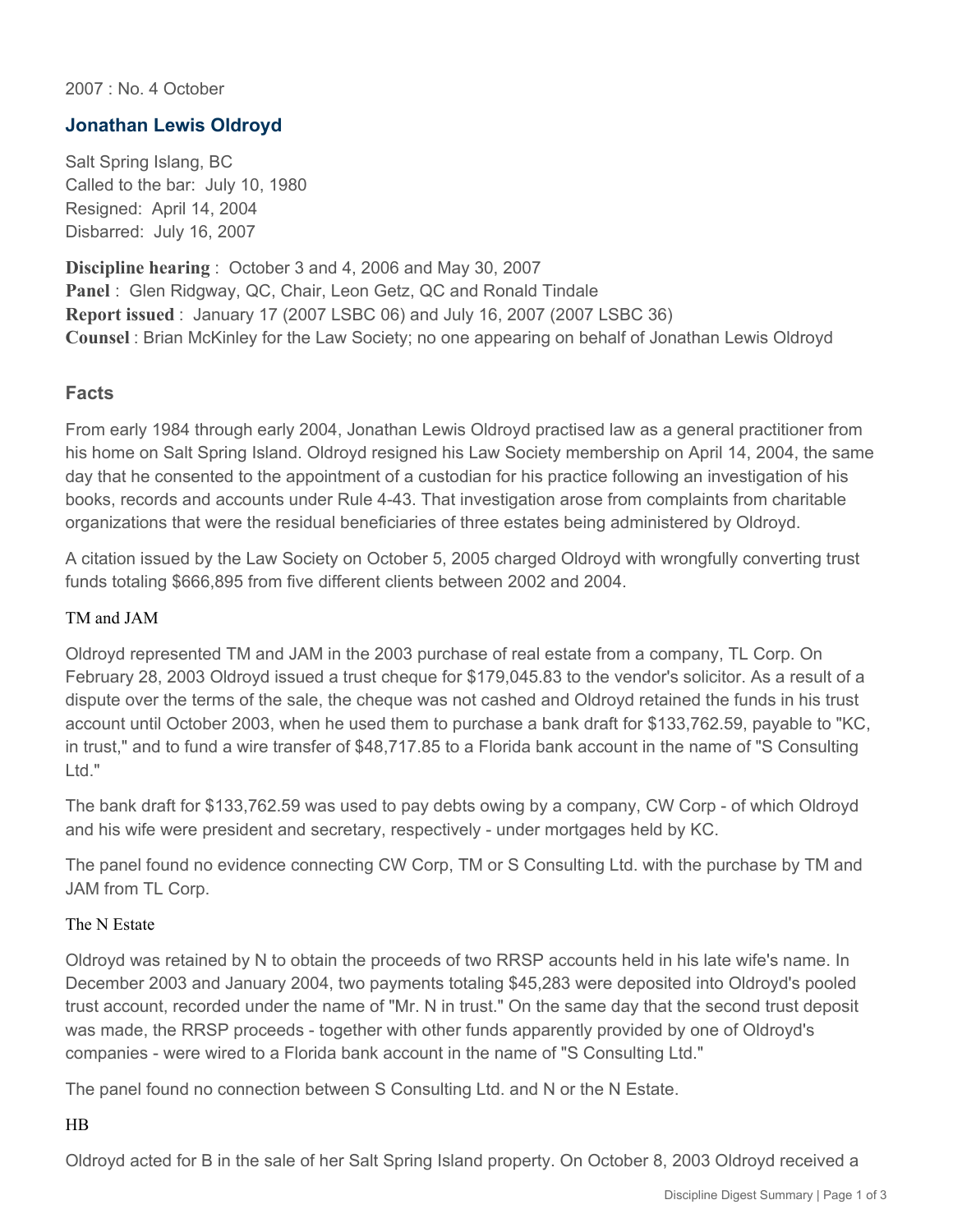cheque for \$70,167.65 from the buyer's solicitor as the cash to the deal. That day, Oldroyd issued a cheque for \$48,000 - drawn against B's trust funds - to purchase a bank draft payable for that amount to "DL in trust." Also that day, foreclosure proceedings against a Ucluelet property owned by CW Corp were concluded upon payment of the outstanding balance of \$48,124, by a bank draft for \$48,000 and Oldroyd's trust cheque for the balance.

In February 2004 Oldroyd used some of B's remaining trust funds to purchase a second bank draft for \$21,131, which was deposited to an unknown account at Bank C.

### T Estate

Oldroyd was the solicitor and co-executor for the estate of T, who died in 2002. Oldroyd used \$200,000 of the T estate funds held in his trust account to make a payment in that amount to the beneficiaries of an entirely different estate.

#### W Estate

Oldroyd was the solicitor for the estate of W, who died in 2002. W left an estate with a probate value of about \$300,000, consisting mostly of cash and realizable securities.

In October 2003, Oldroyd used W estate trust funds to make a \$70,000 payment to the executor (and one of the beneficiaries) of an unrelated estate, and to pay \$100,000 to cover a trust shortage in another unrelated estate.

Lawyer E replaced Oldroyd as solicitor for the W estate in March 2004. Lawyer E received Oldroyd's files, but did not receive any of the funds purportedly being held in trust by Oldroyd on behalf of the W estate. Oldroyd did not replace the \$170,000 he had paid out of the W estate trust funds.

# **Verdict**

In addressing the issue of wrongful conversion, the panel determined that the key questions were whether Oldroyd knew the purposes to which his clients' funds were to be applied, and whether he knowingly and without mistake applied the money to different purposes. In all five cases brought before it, the panel concluded Oldroyd had wrongfully converted funds held by him in trust for his clients.

The panel found Oldroyd guilty of three counts of professional misconduct, including wrongful conversion of clients' funds from his pooled trust account, misleading another lawyer with correspondence falsely conveying the impression that certain funds were being held in his trust account, and breaching an undertaking to another lawyer by releasing certain trust funds without that lawyer's permission.

The panel also found that Oldroyd violated the Law Society Rules by failing to produce his trust accounting records for the years 1995 through 1999 to a designated investigator.

# **Penalty**

The panel noted that Oldroyd's financial records had been prepared to conceal the misappropriation of client funds, and that Oldroyd had not replaced those funds.

The panel concluded Oldroyd's conduct clearly justified the penalty of disbarment. The panel also concluded it had no evidence before it to suggest that any other penalty would ensure the public's protection from future acts of misconduct by Oldroyd.

The panel ordered that Oldroyd: